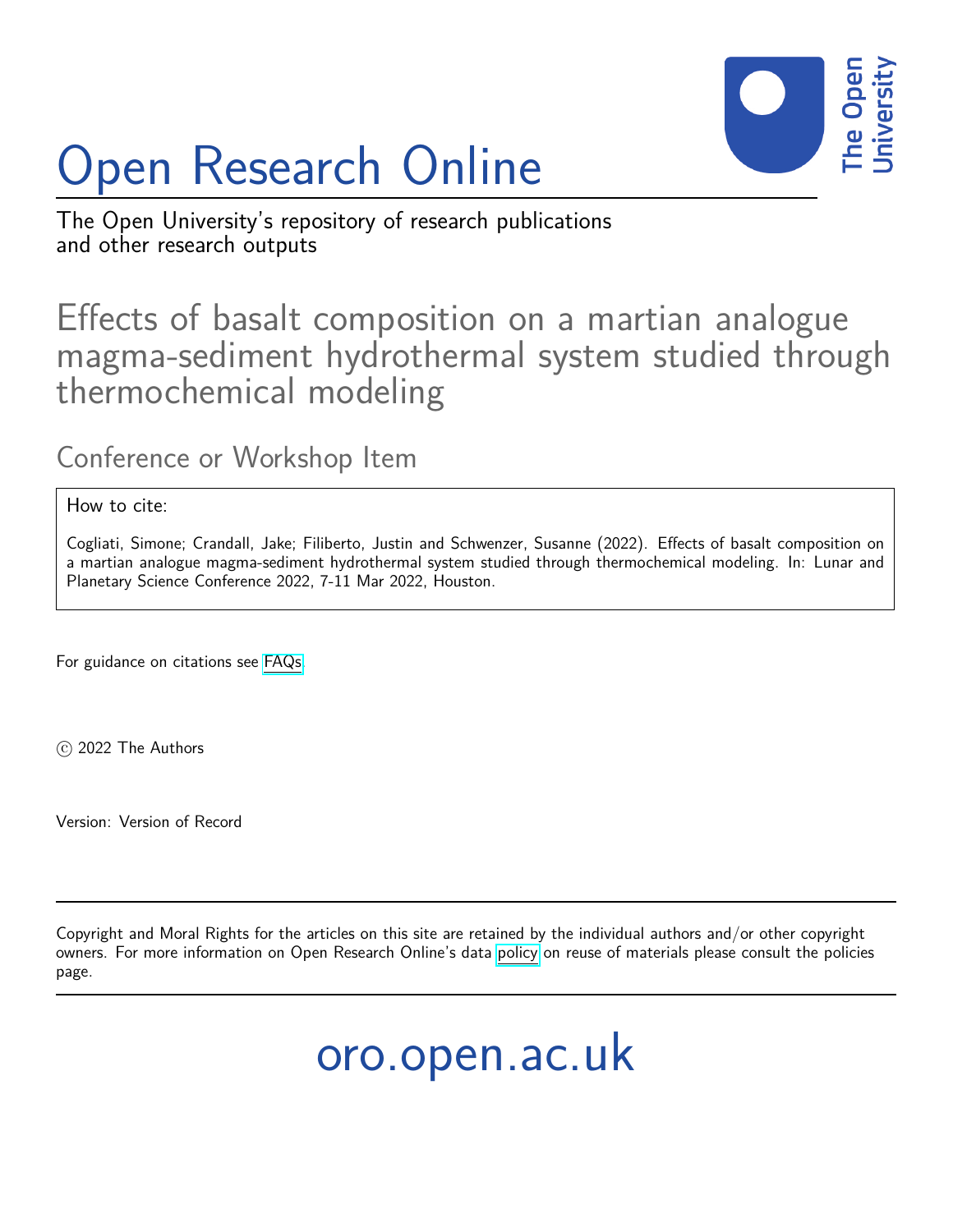## **EFFECTS OF BASALT COMPOSITION ON A MARTIAN ANALOGUE MAGMA-SEDIMENT HYDROTHERMAL SYSTEM STUDIED THROUGH THERMOCHEMICAL MODELING**

S. Cogliati<sup>1</sup>, J.R. Crandall<sup>2</sup>, J. Filiberto<sup>3</sup> and S.P. Schwenzer<sup>1</sup>, <sup>1</sup>AstrobiologyOU, EEES, The Open University, Milton Keynes MK7 6AA, UK. s.cogliati86@gmail.com<sup>2</sup>Eastern Illinois University, Department of Geology & Geography, 600 Lincoln Ave., Charleston, IL 61920, USA; <sup>3</sup>ARES Division, XI3, NASA JSC Houston, TX 77058.

**Introduction:** High-temperature hydrothermal systems have been identified on Mars associated with both hypervelocity impacts and magmatic activity on Mars's early history [1, 2]. These processes may have produced habitable environments by providing heat, energy, and volatile species necessary to support microbial life [3, 4]. Hydrothermal systems formed after the intrusion of mafic magmas in sedimentary rocks are of particular interest when investigating the habitability of high-temperature aqueous environments on Mars [5, 6], because during magma-sediment contact metamorphism bond fluids (e.g. in ice, pore spaces, minerals) are mobilized favoring the alteration of the country rocks and the release of bio-essential elements [7, 8]. The chemistry and mineralogy of these systems on Mars are not well constrained and, for this reason, terrestrial analogues need to be investigated. Costello et al. [5] and Crandall et al. [6] have studied a mafic dike intruding the Jurassic Entrada sandstone (Colorado Plateau, UT). The intrusion has produced a hydrothermal system with  $Cl$ - $CO<sub>2</sub>$  rich fluids and nearneutral pH, which induced chemical and mineralogical changes in the dike and in the sediments [5, 6]. The system reached temperatures higher than 700 °C around the contact zone [6], but lower temperatures  $(< 200 °C)$ were reached as the system cooled down [5] making the environment potentially habitable [6]. However, previous studies do not consider compositional differences between the terrestrial dike and basaltic rocks on Mars [9, 10] making difficult a direct comparison between alteration mineralogy and brine chemistry of terrestrial and martian systems. Here, we use thermochemical modelling to investigate how differences in bulk dike composition will affect secondary mineral assemblages and fluid chemistry.

**Modeling approach:** Thermochemical modelling was performed using the code CHIM-XPT [11, 12], which has already been used to predict secondary mineral assemblages and variations in fluid chemistries during water-rock interactions in terrestrial and extraterrestrial basaltic systems, including hydrothermal systems on Mars [13, 14, 15]. We performed stepwise titration simulations using basaltic rocks of four different compositions (Table 1) and a modelled brine (Table 2). As previous studies showed significant Clmobility in the system, in our models we added Cl and F in concentrations as observed in terrestrial lamproites [16], which are similar to the calculated halogen contents for some Martian parental magmas [17]. Rock dissolution was modelled from an initial water/rock ratio of 10<sup>6</sup> to a final water/rock ratio of 1 in order to simulate different degrees of interaction between rock and water. For each rock composition the modeling was carried out at 13 °C, 100 °C and 200 °C, at a pressure of 110 bars; the pH was set as a free parameter. These parameters were constrained from the Mars analogue dike system and were used to simulate the different alteration conditions at which the dike undergone.

| Table 1. Bulk Composition of terrestrial dike and Martian basalts<br>as modelled.                        |      |        |          |                     |  |  |  |  |  |
|----------------------------------------------------------------------------------------------------------|------|--------|----------|---------------------|--|--|--|--|--|
| Wt. %                                                                                                    | Dike | Jake M | Humphrey | Clast in<br>NWA7034 |  |  |  |  |  |
| SiO <sub>2</sub>                                                                                         | 34.8 | 51.6   | 45.9     | 54.0                |  |  |  |  |  |
| TiO <sub>2</sub>                                                                                         | 5.7  | 0.7    | 0.58     | 1.0                 |  |  |  |  |  |
| $Al_2O_3$                                                                                                | 14.7 | 15.7   | 10.7     | 11.5                |  |  |  |  |  |
| FeO                                                                                                      | 7.4  | 10.8   | 18.6     | 12.0                |  |  |  |  |  |
| MgO                                                                                                      | 3.8  | 4.4    | 10.41    | 7.0                 |  |  |  |  |  |
| CaO                                                                                                      | 11.6 | 6.7    | 7.84     | 6.0                 |  |  |  |  |  |
| Na <sub>2</sub> O                                                                                        | 1.0  | 7.0    | 2.5      | 3.1                 |  |  |  |  |  |
| K <sub>2</sub> O                                                                                         | 4.4  | 2.12   | 0.1      | 1.2                 |  |  |  |  |  |
| P <sub>2</sub> O <sub>5</sub>                                                                            | 2.6  | 0.68   | 0.56     | 1.2                 |  |  |  |  |  |
| C1                                                                                                       | 0.2  | 0.2    | 0.2      | 0.2                 |  |  |  |  |  |
| F                                                                                                        | 0.2  | 0.2    | 0.2      | 0.2                 |  |  |  |  |  |
| Dike composition modified from: [6, 18]; Mars basalts as<br>summarized in: [10]; Halogens from: [16, 17] |      |        |          |                     |  |  |  |  |  |

| Table 2: fluid composition |                   |                                       |              |                            |                  |              |  |  |
|----------------------------|-------------------|---------------------------------------|--------------|----------------------------|------------------|--------------|--|--|
| Ion                        | $H^+$             | $H_2O$                                | Cŀ           | $SO_4^-$                   | HCO <sub>3</sub> |              |  |  |
|                            |                   | <b>Moles</b> $-1.3E^{-3}$ $1.0E^{+0}$ | $1.6E^{-3}$  | $4.0E^{-3}$                | $1.2E^{-4}$      |              |  |  |
| Ion                        | $Ca^{++}$         | $Mg^{++}$                             | $Fe^{++}$    | $K^+$                      | $Na+$            |              |  |  |
| Moles $1.8E-4$             |                   | $3.0E^{-8}$                           | $3.6E^{-12}$ | $1.0E^{-3}$                | $9.6E^{-3}$      |              |  |  |
| Ion                        | $Mn^{++}$         | HPO <sub>4</sub>                      | $Ti(OH)_4$   | HS <sup>-</sup>            | $H_4SiO_4$       | $Al^{++}$    |  |  |
|                            | Moles $6.9E^{-6}$ | $4.3E^{-11}$                          | $5.0E^{-5}$  | $-4.5E^{-13}$ 1.1 $E^{-3}$ |                  | $3.1E^{-10}$ |  |  |

**Results:** Figure 1 shows the secondary minerals modelled for the four basaltic compositions at 13 °C (temperatures consistent with cooling of the hydrothermal system). All the models show mineral assemblages characterized by zeolites (analcime, stilbite), phyllosilicates (talc, nontronite, chlorite, celadonite, greenalite), carbonates (calcite), tectosilicate (quartz), oxyhydroxides (goethite, diaspore) and silicate hydrate (tobermorite) that precipitate in variable amounts at different water/rock ratios. Traces of phosphate (apatite) are also present in all models, but one (Figure 1A). The first two models have comparable mineral assemblages and mineral abundances with zeolites  $(40 - 70 \text{ wt. } % )$  representing the most abundant precipitates followed by phyllosilicates  $(10 - 45 \text{ wt. } %)$ ; in the third model phyllosilicates  $(24 - 75 \text{ wt. } %)$  are